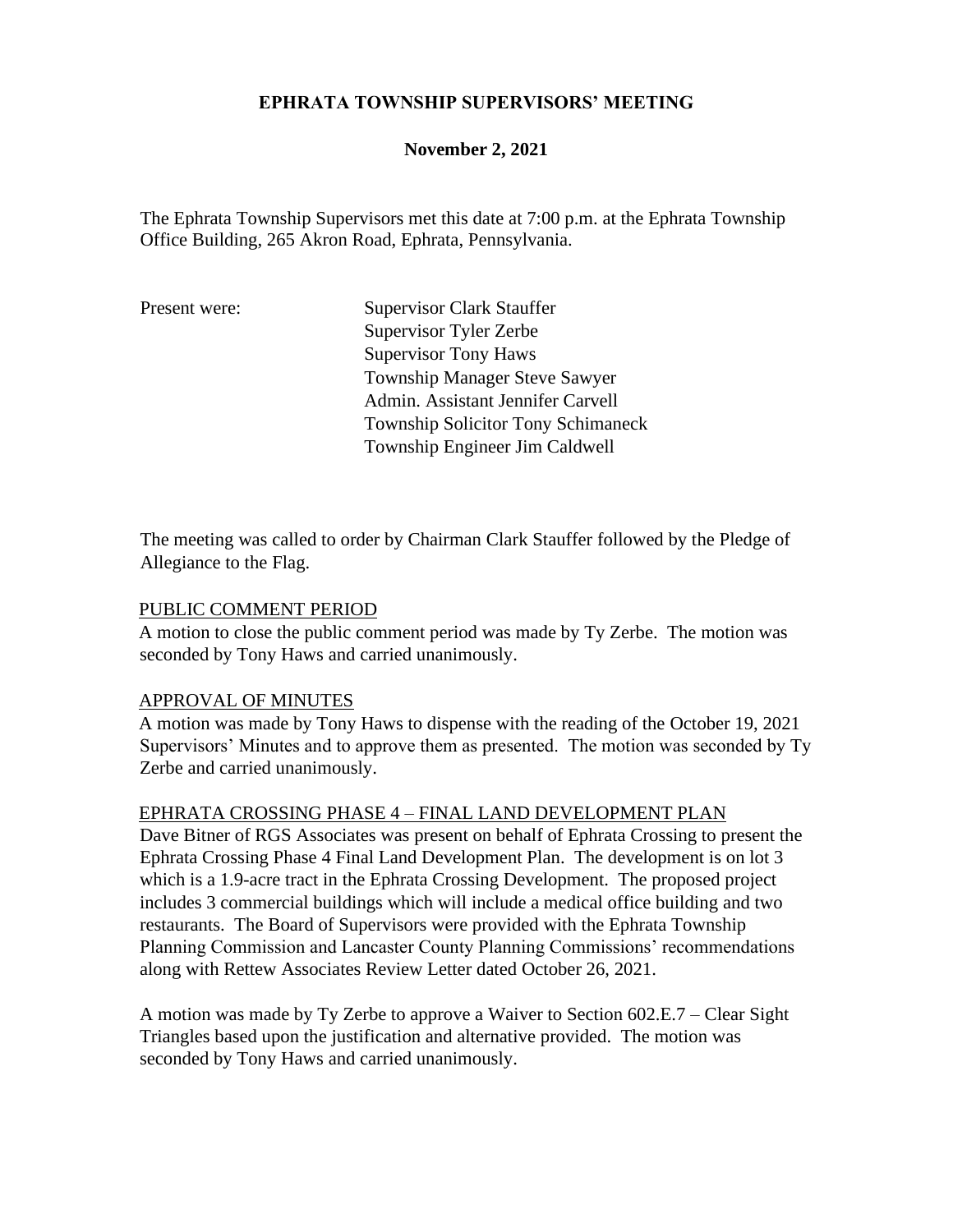A motion was made by Tony Haws to approve a Waiver to Section 603.A.5 - Horizontal Radius in Parking Areas based upon the justification and alternative provided. The motion was seconded by Ty Zerbe and carried unanimously.

A motion was made by Ty Zerbe to approve a Waiver to Section 603.C.2 – Curb Construction Standards based upon the justification and alternative provided. The motion was seconded by Tony Haws and carried unanimously.

A motion was made by Tony Haws to approve a Waiver to SWMO Section 409.1.B.3.b. – Loading Ratios based upon the justification and alternative provided, subject to the applicant verifying that the site is not underlain by carbonate geology. The motion was seconded by Ty Zerbe and carried unanimously.

A motion was made by Ty Zerbe to approve the Final Land Development Plan for Ephrata Crossing Phase 4 conditional upon Rettew Associates Review Letter dated October 26, 2021. The motion was seconded by Tony Haws and carried unanimously.

## ORDINANCE – SMALL WIRELESS FACILITIES AND USE OF PUBLIC RIGHT – OF – WAY

The Board of Supervisors were provided with a copy of the Ordinance regarding the permitting, maintenance and removal of antennas that meet the definition of "small wireless facilities" to comply with PA Act 50. Solicitor Schimaneck advised the Board that the proposed Ordinance has been advertised and it could be adopted by the Board at the conclusion of the Hearing. Manager Sawyer stated that the new ordinance will meet the current State regulations.

Clark Stauffer opened the hearing for:

# AN ORDIANCE OF EPHRATA TOWNHIP, LANCASTER COUNTY, TO REGULATE SMALL WIRELESS FACILITIES AND USE OF PUBLIC SREET RIGH-OF-WAY.

There was no one in attendance to offer any public comment on the proposed ordinance.

A motion was made by Tony Haws to approve the Ordinance to regulate small wireless facilities and use of public street right-of-way's as prepared and advertised. The motion was seconded by Ty Zerbe and carried unanimously.

The ordinance will be in effect five (5) days from the date of the hearing.

## STAFF REPORTS

## **Manager Steve Sawyer**

• **Weaver Precast – Financial Security Reduction.** The Board of Supervisors received a Financial Security Reduction Letter from Rettew Associates dated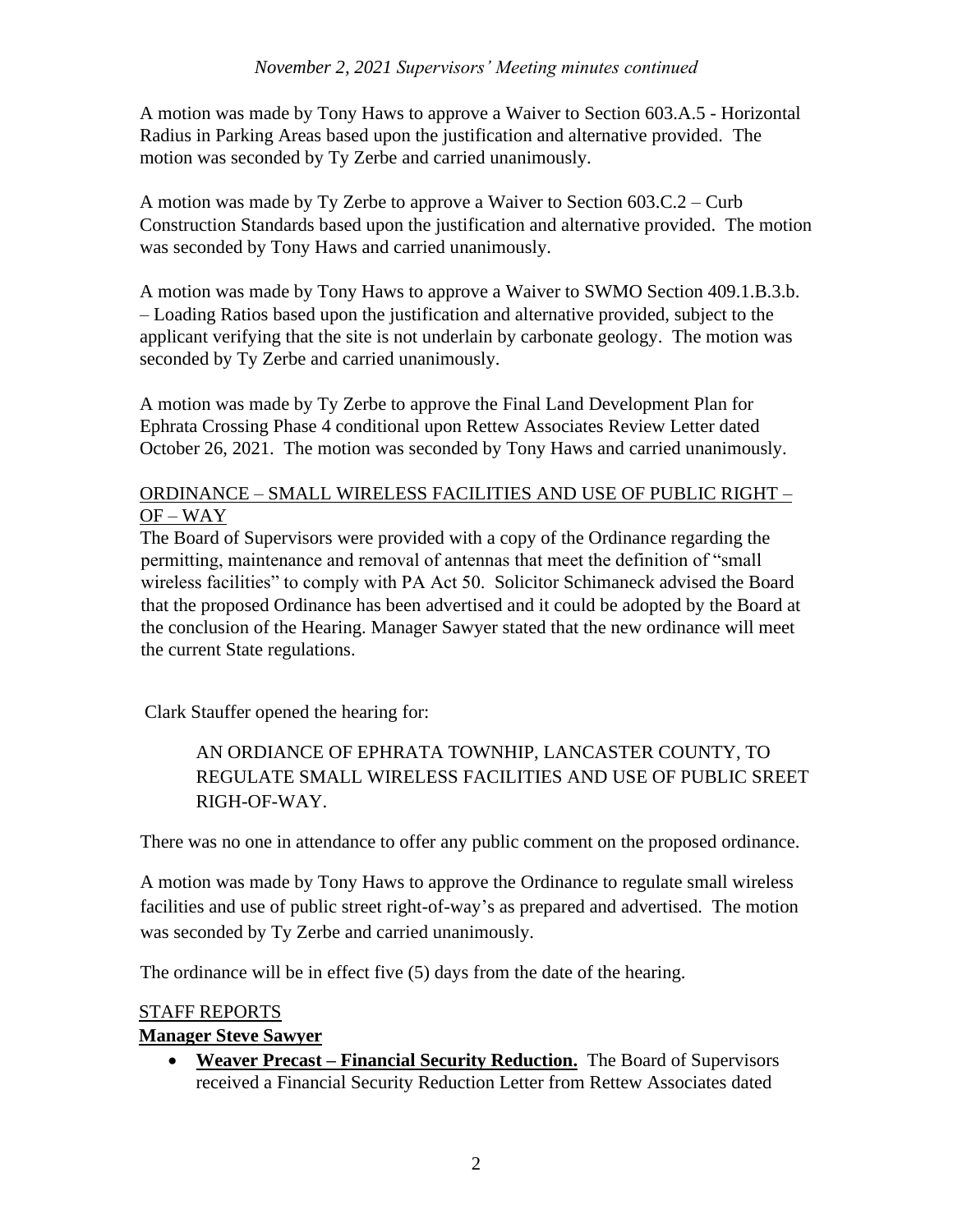### *November 2, 2021 Supervisors' Meeting minutes continued*

November 2, 2021 recommending the reduction of the financial security in the amount of \$332,992.09 based on a site visit on November 2, 2021. The remaining balance will be \$76,153.09.

A motion was made by Ty Zerbe approving the reduction of the financial security for Weaver Precast in the amount to of \$332,002.09 subject to Rettew Associates Letter dated November 2, 2021 leaving a remaining balance of \$76,153.09.

• **Weaverland Mennonite Homes (Lincoln Christian Homes) – Financial Security Release.** The Board of Supervisors received a Rettew Associates Financial Security Final Release letter dated June 14, 2021 recommending full release in the amount of \$16,929.74 plus accrued interest conditional upon approved As-built Plans. Jim Caldwell stated that all conditions have now been met.

A motion was made by Tony Haws to approve the full release of the financial security for Weaverland Mennonite Homes (Lincoln Christian Homes) as recommended. The motion was seconded by Ty Zerbe and carried unanimously.

- **Wert - Signs.** Manager Sawyer provided the Board of Supervisors with photographs of a Cocalico Creek Watershed Association sign that was installed along the Rail Trail near Millway Road for education purposes. The Cocalico Creek Watershed Association provided the sign and the only cost to Ephrata Township was the post and labor to install the sign.
- **Updated Job Description – Maintenance Worker.** Manager Sawyer stated that Ephrata Township's Labor Attorney recommended updating the current Job Description for a Maintenance Department employee. A draft was provided to the Board of Supervisors prior to the meeting for their review. The Board wanted language added that the Board of Supervisors, at their sole discretion, could waive or modify any of the essential duties and responsibilities, competencies, minimum qualifications or physical demands for the position.

A motion was made by Ty Zerbe to approve the Job Description for a Maintenance Department employee subject to the modification discussed. The motion was seconded by Tony Haws and carried unanimously.

**Engineer Jim Caldwell** reported that the following plans/projects are in the review process:

> MPDS Permit Approval – Autumn Hills Project Goods Store – Land Development Plan Tommy's Carwash Land Development Plan Ephrata Crossing – Phase 4 240 North Reading Road – SWM Plan BriLyn Acres – Brian Sauder – Agricultural SWM Plan Garden Spot Auto Action – SWM Plan Glenwood Foods – Site Inspections Conestoga Mennonite Church - FSR